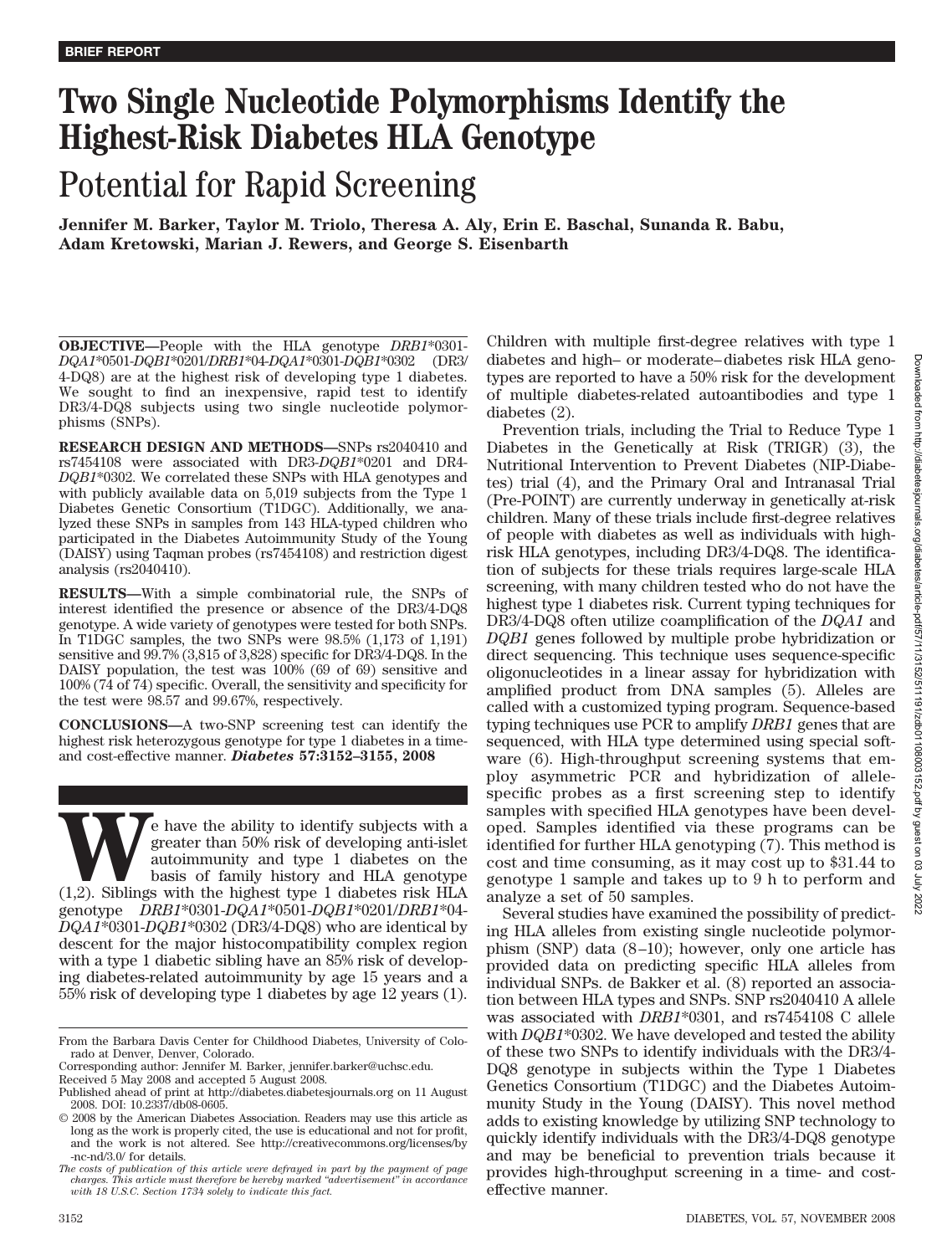**J.M. BARKER AND ASSOCIATES**

TABLE 1 Characteristics by cohort

|              | $\boldsymbol{n}$ | Probands | Parents | $DR3/4-DQ8$ | Not<br>$DR3/4-DQ8$ | Sensitivity<br>DR3/4-DQ8 $(n)$ | Specificity not<br>DR3/4-DQ8 $(n)$ |
|--------------|------------------|----------|---------|-------------|--------------------|--------------------------------|------------------------------------|
| <b>BDA</b>   | $1.598\,$        | 772      | 737     | 429         | 1,169              | 97.67% (419 of 429)            | $99.23\%$ (1,160 of 1,169)         |
| Denmark      | 675              | 309      | 228     | 150         | 525                | 98.67% (148 of 150)            | 99.81% (524 of 525)                |
| <b>HBDI</b>  | 2.037            | 894      | 828     | 433         | 1.604              | 98.61% (427 of 433)            | $99.88\%$ (1,602 of 1,604)         |
| Poland       | 344              | 126      | 218     | 62          | 282                | $100.00\%$ (62 of 62)          | 99.65% (281 of 282)                |
| U.K.         | 365              | 182      | 151     | 117         | 248                | 100.00% (117 of 117)           | 100.00% (248 of 248)               |
| <b>DAISY</b> | 143              | NA       | NA      | 69          | 74                 | $100.00\%$ (69 of 69)          | 100.00% (74 of 74)                 |
| N            | 5.162            | 2.283    | 2.162   | 1.260       | 3.902              | 98.57% (1,242 of 1,260)        | 99.67% (3,889 of 3,902)            |

Data are *n* unless otherwise indicated. BDA, British Diabetic Association; HBDI, Human Biological Data Interchange.

### **RESEARCH DESIGN AND METHODS**

The T1DGC enrolled sibling pairs with type 1 diabetes and their parents. HLA typing and two standard dense Illumina SNP panels of the major histocompatibility complex region were completed. We first evaluated 344 Polish subjects from the T1DGC, as this was the original dataset available to our group. We expanded the analysis to an additional five T1DGC cohorts—British Diabetic Association ( $n = 1.911$ ), Denmark ( $n = 776$ ), Human Biological Data Interchange ( $n = 2,605$ ), Joslin Diabetes Center ( $n = 486$ ), and U.K. ( $n =$ 519)—totaling 6,297 subjects from 1,240 families (Table 1). Subjects were enrolled with informed consent, and the study was approved by the local institutional review board or ethics committee.

We typed 143 subjects with a variety of *HLA-DR/DQ* genotypes from DAISY. DAISY has HLA-typed more than 30,000 newborns in Denver, Colorado, at the *HLA-DR/DQ* loci (11,12) and has followed a subset of these children with high, intermediate, and low risk with measurement of autoantibody levels (insulin, GAD65, and [insulinoma-associated protein 2] IA-2) (12). DAISY also follows a cohort of siblings and offspring of patients with type 1 diabetes. Subjects were enrolled with informed parental consent, and the study was approved by the institutional review board at the University of Colorado Denver.

**Typing of SNPs.** T1DGC samples were typed with Illumina multiplex technology with an extension/ligation reaction (details available at the Illumina Technology and Applications Web site [www.illumina.com]). This analysis utilized the dense standard Illumina mapping and exon-centric panels (1,536 SNPs in each panel with 115 overlapping SNPs; 2,837 of 3,072 SNPs successfully typed with a 92% SNP locus success rate). Both SNPs (rs7454108 and rs2040410) we used to identify DR3/4-DQ8 individuals were included in the Illumina panel. There were no data for rs2040410 in the Joslin T1DGC Illumina panels; therefore, individuals from that cohort were excluded.

We utilized two typing techniques to analyze the individual SNPs rs7454108 and rs2040410 in DAISY samples. We genotyped 143 samples for rs7454108 using Taqman probes (hybridization/extension reaction with a fluorescence detection system developed by Applied Biosystems). Given nearby polymorphisms, we were unable to use Taqman technology to analyze rs2040410 and instead utilized restriction enzyme digestion.

We designed primers to sequence the region surrounding rs2040410 after identifying known SNPs in the region (forward: 5' TGT GCT GAG AGT TCC

AGC CT 3'; reverse: 5' CAC AAG GAC TCA TGG CTT GG 3'). We genotyped 40 samples at the rs2040410 SNP using the 3130 Capillary Sequencing Machine (BigDye Terminator v1.1, Applied Biosystems). A restriction enzyme site that distinguished the two alleles for this SNP was identified (BsrGI, digested for at least 16 h at 37°C; New England BioLabs). The restriction digest showed 100% correlation with the sequencing and was used to complete typing for rs2040410 in 119 samples.

**HLA genotyping.** We performed *DRB1* and *DQB1* genotyping on DAISY samples using linear arrays of immobilized sequence-specific oligonucleotides similar to previously described methodology (5).

**Statistical analysis.** We performed two-by-two contingency analysis (Fisher's exact test) and determined the sensitivity and specificity of the two marker SNPs for identifying the DR3/4-DQ8 genotype in previously typed individuals.

# **RESULTS**

Figure 1 illustrates the location of  $rs2040410 (R^2)$  for  $DRB1*0301 = 0.872$  (8) and rs7454108 ( $R^2$  for  $DQBI*0302 = 1.0$  (8) in relation to classical HLA genes. The rs2040410 A allele is associated with *DRB1*\*0301, and the rs7454108 C allele is associated with *DQB1*\*0302. We hypothesized that subjects with HLA genotype DR3/4-DQ8 would have the SNP genotype AG/CT. Of 6,641 T1DGC subjects, 5,019 (75.6%) had HLA genotyping and data for the SNPs of interest. Of the 1,191 subjects with DR3/4- DQ8, 1,121 (94.1%) had AG/CT and 52 (4.6%) had AA/CT. Of the 3,828 subjects that were not DR3/4-DQ8, only 12 (0.3%) had the genotype AG/CT and 1 (0.03%) had the genotype AA/CT. Using the two genotypes AG/CT and AA/CT as markers of the DR3/4-DQ8 genotype, we identified subjects with DR3/4-DQ8 with 98.5% sensitivity and 99.7% specificity (Table 2). Of the 13 false-positives, 4 (30.8%) were *DRB1*\*0301 and *DQB1*\*0302 but not DR4-



**FIG. 1. Location of SNPs () in relation to classical HLA loci (***A***) and** *HLA-DRB1* **and** *-DQB1* **loci (***B***). Numbers are distance in megabase (Mb) pairs from the telomere.**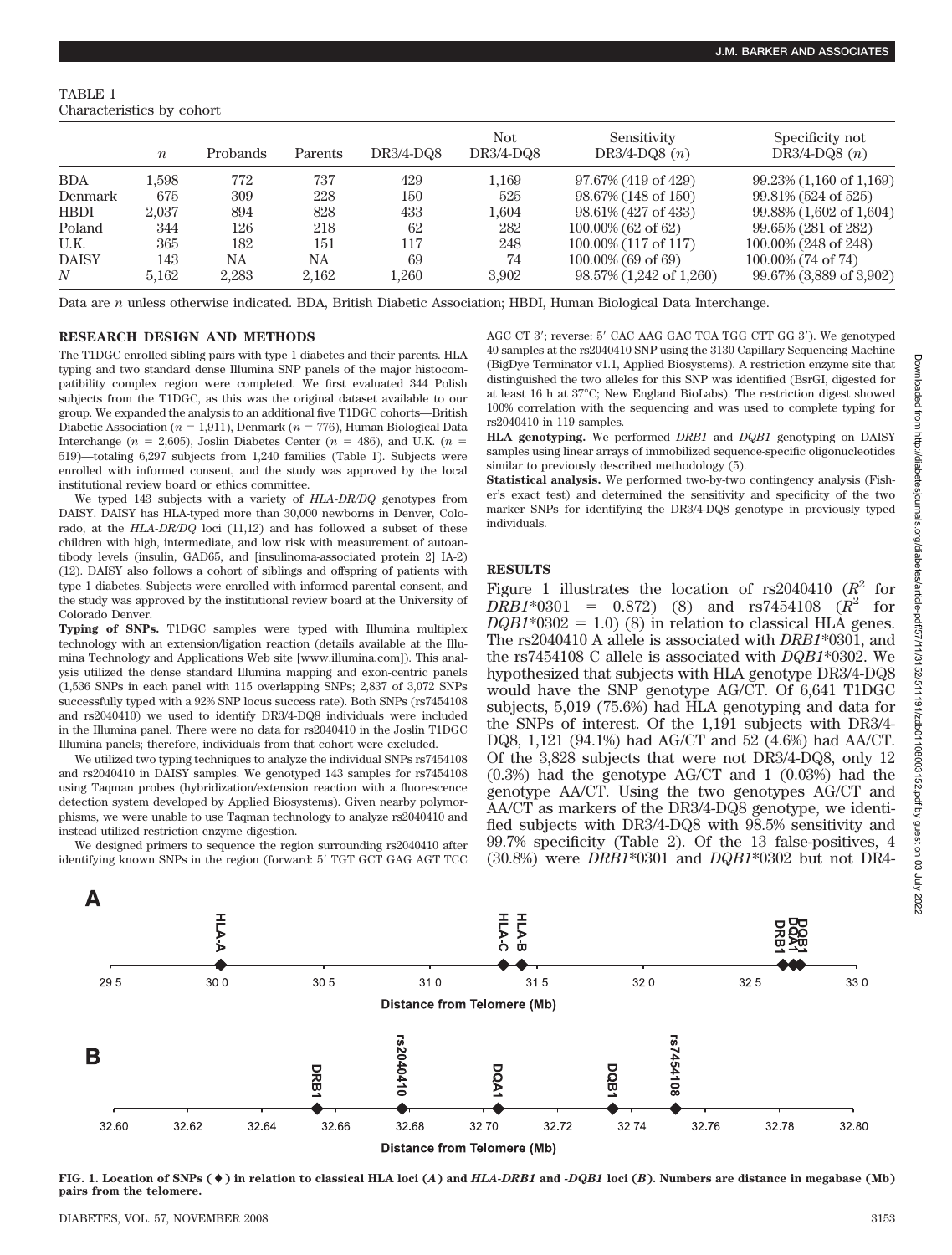#### TABLE 2

Evaluation of rs2040410 and rs7454108 in subjects participating in the British Diabetic Association, Denmark, Human Biological Data Interchange, Poland, and U.K. T1DGC cohorts and in subjects in the DAISY population analyzed by restriction digest and Taqman

|                                     |             | <b>Not</b>  |
|-------------------------------------|-------------|-------------|
|                                     | DR3/4-DQ8   | DR3/4-DQ8   |
| $\boldsymbol{n}$                    | 1,191       | 3,828       |
| T1DGC subjects                      |             |             |
| rs2040410 A/G and rs7454108 C/T     | 1,121(94.1) | 12(0.3)     |
| $rs2040410$ A/A and $rs7454108$ C/T | 52(4.4)     | 1(0.03)     |
| rs2040410 G/G and rs7454108 C/T     | 7(0.6)      | 1,384(36.2) |
| rs2040410 A/G and rs7454108 C/C     |             |             |
| or T/T                              | 9(0.8)      | 1,086(28.4) |
| $rs2040410$ A/A or G/G and          |             |             |
| rs7454108 C/C or T/T                | 2(0.2)      | 1,345(35.1) |
| DAISY subjects                      |             |             |
| rs2040410 A/G and rs7454108 C/T     | 69 (100)    | 0(0)        |
| $rs2040410$ A/A and $rs7454108$ C/T | 0(0)        | 0(0)        |
| rs2040410 G/G and rs7454108 C/T     | 0(0)        | 27 (36.5)   |
| $rs2040410$ A/G and $rs7454108$ C/C |             |             |
| or T/T                              | 0(0)        | 16(21.6)    |
| $rs2040410$ A/A or G/G and          |             |             |
| rs7454108 C/C or T/T                | 0(0)        | 31(41.9)    |
|                                     |             |             |

Data are *n* (%) unless otherwise indicated.

DQ8 (Online Appendix Table 1 [available at http://dx.doi. org/10.2337/db08-0605]).

In analysis of the British Diabetic Association cohort with DR3/4-DQ8, 87.4% (376 of 429) of subjects had the genotype AG/CT and 10.0% (43 of 429) had the genotype AA/CT, compared with 97.8% (745 of 762) and 1.18% (9 of 762), respectively, in the other cohorts  $(P < 0.0001)$ . The unique frequency of the AA genotype of rs2040410 with the DR3/4-DQ8 genotype in this population suggests population differences within the U.K., as the U.K. cohort did not have increased frequency of the AA rs2040410 genotype.

Of the 2,162 parents in the T1DGC population, 200 were DR3/4-DQ8 and 97.0% (194 of 200) were AA/CT or AG/CT, while 99.7% (1,956 of 1,962) of subjects that were not DR3/4-DQ8 were not AA/CT or AG/CT. There were 2,283 probands in this population; 99.0% (901 of 910) of DR3/4- DQ8 probands were AA/CT or AG/CT, and 99.5% (1,366 of 1,373) of non–DR3/4-DQ8 probands were not AA/CT or AG/CT.

We evaluated 143 subjects in the DAISY study, 69 with DR3/4-DQ8. Subjects were chosen to represent a wide range of HLA genotypes, with a focus on DR3/4-DQ8 individuals (Online Appendix Table 2). All 69 subjects with DR3/4-DQ8 were AG/CT, and none of the subjects without DR3/4-DQ8 were AG/CT or AA/CT. Using the two genotypes AG/CT and AA/CT as markers of the DR3/4-DQ8 genotype, we identified subjects with DR3/4-DQ8 with 100% sensitivity and specificity (Table 1).

Overall, the sensitivity of the test was 98.57% and the specificity was 99.67% (Table 1). The rs2040410 A allele was present in 2,921 of the 3,018 (96.8%) individuals with *DRB1*\*0301. The rs7454108 C allele was present in 3,315 of the 3,353 (98.9%) individuals with *DQB1*\*0302.

#### **DISCUSSION**

In the U.S., approximately 1 in 300 individuals develop type 1 diabetes by age 18 years (13,14). The incidence of type 1 diabetes is increasing (15), especially at the young-



**FIG. 2. Proposed algorithm for identifying subjects with DR3/4-DQ8 with SNP testing.**

est ages (16,17). Type 1 diabetes is characteristically preceded by the presence of anti-islet autoantibodies (18). Several groups of individuals have been identified as having a risk of type 1 diabetes greater than 50% by genetic factors alone (1,2). These groups have been proposed as ideal cohorts for intervention before the onset of autoimmunity, which may be key because it has proven difficult to halt the autoimmune process once it begins. Identification of these high-risk subjects for clinical trials will require screening many subjects for HLA genotypes. DR3/ 4-DQ8 individuals comprise between 30 and 50% of all children developing diabetes and thus represent an important high-risk group but only a subset of all children developing diabetes. It is likely that initial trials of immunomodulation (e.g., Pre-POINT) in genetically susceptible but autoantibody-negative children will primarily enroll only the highest-risk individuals, such as subsets of those with DR3/4-DQ8.

We confirmed the observations made by de Bakker et al. (8) of the association of *DRB1*\*0301 with the A allele of rs2040410 and *DQB1*\*0302 with the C allele of rs7454108. We attempted to exploit this association to identify subjects with the highest-risk HLA genotype for type 1 diabetes and were able to discern a variety of *DR/DQ* genotypes with our two-SNP test. The Taqman assay was specific enough to differentiate *DQB1*\*0301, -0302, -0303, and -0304 in the DAISY population, identifying DR4-DQ8 alleles exclusively and resulting in excellent specificity when both SNPs were evaluated.

We have found that the use of two SNPs can identify subjects with DR3/4-DQ8 across different populations with greater than 99% accuracy. The assays can be performed in most laboratories, results are available within a relatively short period of time, and the cost of performing these tests is much less than that of traditional HLA genotyping. Therefore, we propose an algorithm for the use of the two-SNP test to identify individuals with a high probability of the DR3/4-DQ8 genotype (Fig. 2) for further standard HLA genotyping. Employing this algorithm makes performing standard testing on all subjects unnecessary and greatly reduces the cost and time required to test a large group of samples. This would allow rapid and relatively inexpensive screening of samples for more detailed HLA genotyping. It is estimated to cost \$4 per sample to run the TaqMan assay and \$2.05 per sample to perform the restric-